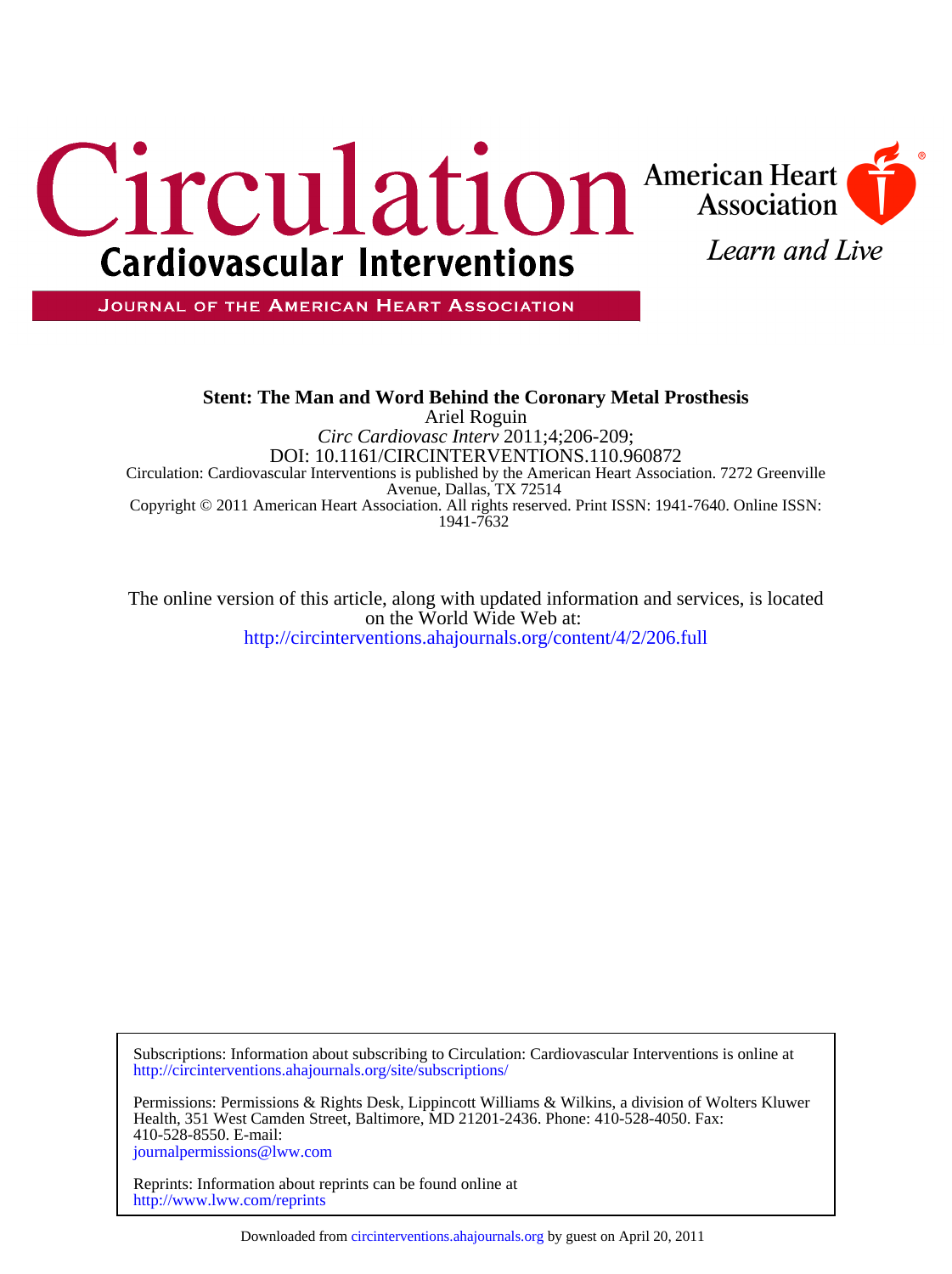# **Stent: The Man and Word Behind the Coronary Metal Prosthesis**

Ariel Roguin, MD, PhD

Interventional cardiologists implant stents every day. Stents<br>are also used in numerous other medical disciplines such as are also used in numerous other medical disciplines such as plastic surgery, gastroenterology, urology, and oral and maxillofacial surgery.1–5 Uses range from rebuilding mandibles and other oral surgical procedures, constructing new ureters, keeping skin flaps, and as biliary conduits.<sup>6-11</sup> What is the source of this word *stent* everyone is using in daily practice? This article describes the origin of the word, how it became so popular, its use in medicine outside the cardiovascular system, and the people who used this term first.

## **Charles Thomas Stent: An English Dentist**

The current acceptable origin of the word *stent* is that it derives from the name of a dentist. Charles Thomas Stent (1807 to 1885) was an English dentist notable for his advances in the field of denture-making. He was born in Brighton, England, on October 17, 1807 (Figure 1), and was the 6th son of William and Hannah Stent. He was a dentist in London and is most famous for improving and modifying the denture base of the gutta-percha, creating the Stent's compounding that made it practical as a material for dental impressions. His accomplishments led to his appointment as Dentist to the Royal Household in  $1855.^{1-4}$ 

Gutta-percha is a natural latex produced from tropical trees native to Southeast Asia and northern Australasia. In 1847 it was introduced as a material for making dental impressions. It was used to fill the empty space inside the root of a tooth after it has undergone endodontic therapy. Interestingly, this same material was also used for furniture, and, because of its good electric insulation properties, it was used also to insulate telegraph wires. Gutta-percha served as the insulating material for some of the earliest undersea telegraph cables, including the first transatlantic telegraph cable.

However, in dentistry this material was unsatisfactory for several reasons, including its tendency to distort on removal from the patient's mouth and to shrink on cooling. In 1856, Charles Thomas Stent added several other materials to the gutta-percha, notably stearine, a glyceride of stearic, palmitic, and oleic acids, a substance derived from animal fat that markedly improved the plasticity of the material as well as its stability. He also added talc as an inert filler to give more body to the material and added red coloring.

He and his wife Caroline had 2 sons and a daughter, Fanny. Both his sons, Charles R. Stent (1845 to 1901) and Arthur H. Stent (1849 to 1900), became dentists, and together they founded a firm, C. R. and A. Stent, which manufactured the increasingly popular Stent's Compound. Charles T. Stent died in 1885 and was buried in London. The sons continued marketing the compound through the prestigious dental supply company, Claudius Ash and Sons of London. When the last of the Stent brothers died in 1901, Ash's firm purchased all rights to the compound and manufactured it, keeping the Stent name (Figure 2). Claudius Ash and Sons became an international company, in 1924 merging with de Trey & Company to form the Amalgamated Dental Company; it is now a division of Plandent Limited.

## **Early Use of Stent's Name in Surgery**

The transition of the dental impression compound into a surgical tool is attributable to Johannes Fredericus Esser (1877 to 1946), a Dutch plastic surgeon who pioneered innovative methods of reconstructive surgery on soldiers with face wounds during the First World War. This war saw the introduction of trench warfare. Soldiers in the trenches were fairly well protected so long as they stayed below ground level. To fire their rifles, however, they had to raise themselves above the edge of the trench and thus were very susceptible to facial wounds. The number of these disfiguring wounds was staggering, and surgeons had little experience in handling them.<sup>1-3,7</sup> Esser was designated Special Surgeon for Plastic Operations and assigned to a hospital in Vienna. He applied sterilized Stent's dental mass to stabilize the skin grafts. In 1917, he described his experience with these wounds and how he used "the mold of dentical mass (Stent's) in fixation of skin grafts in oral surgical repair of war wounds."12 This he accomplished by means of what he termed the "epidermic inlay technique," which used Stent's compound to stretch and fix in place grafts to enlarge the conjunctival opening and in ear reconstruction as well as intraoral grafting. Later in the article, he simply called it "stents mold," without a capital letter. Interestingly, his monograph also dealt with hypospadias repair.

An English army surgeon, H.D. Gillies, cited Esser's work in his 1920 book, *Plastic Surgery of the Face,* when he wrote

© 2011 American Heart Association, Inc.

*Circ Cardiovasc Interv* **is available at http://circinterventions.ahajournals.org DOI: 10.1161/CIRCINTERVENTIONS.110.960872**

Received December 17, 2010; accepted January 27, 2011.

From the Cardiology Department, Rambam Medical Center, B. Rappaport Faculty of Medicine, Technion-Israel Institute of Technology, Haifa, Israel. Correspondence to Ariel Roguin, MD, PhD, Cardiology Department, Rambam Medical Center, B. Rappaport Faculty of Medicine, Technion-Israel Institute of Technology, Efron Street, PO Box 9602, Haifa 31096, Israel. E-mail aroguin@technion.ac.il

**<sup>(</sup>***Circ Cardiovasc Interv***. 2011;4:206-209.)**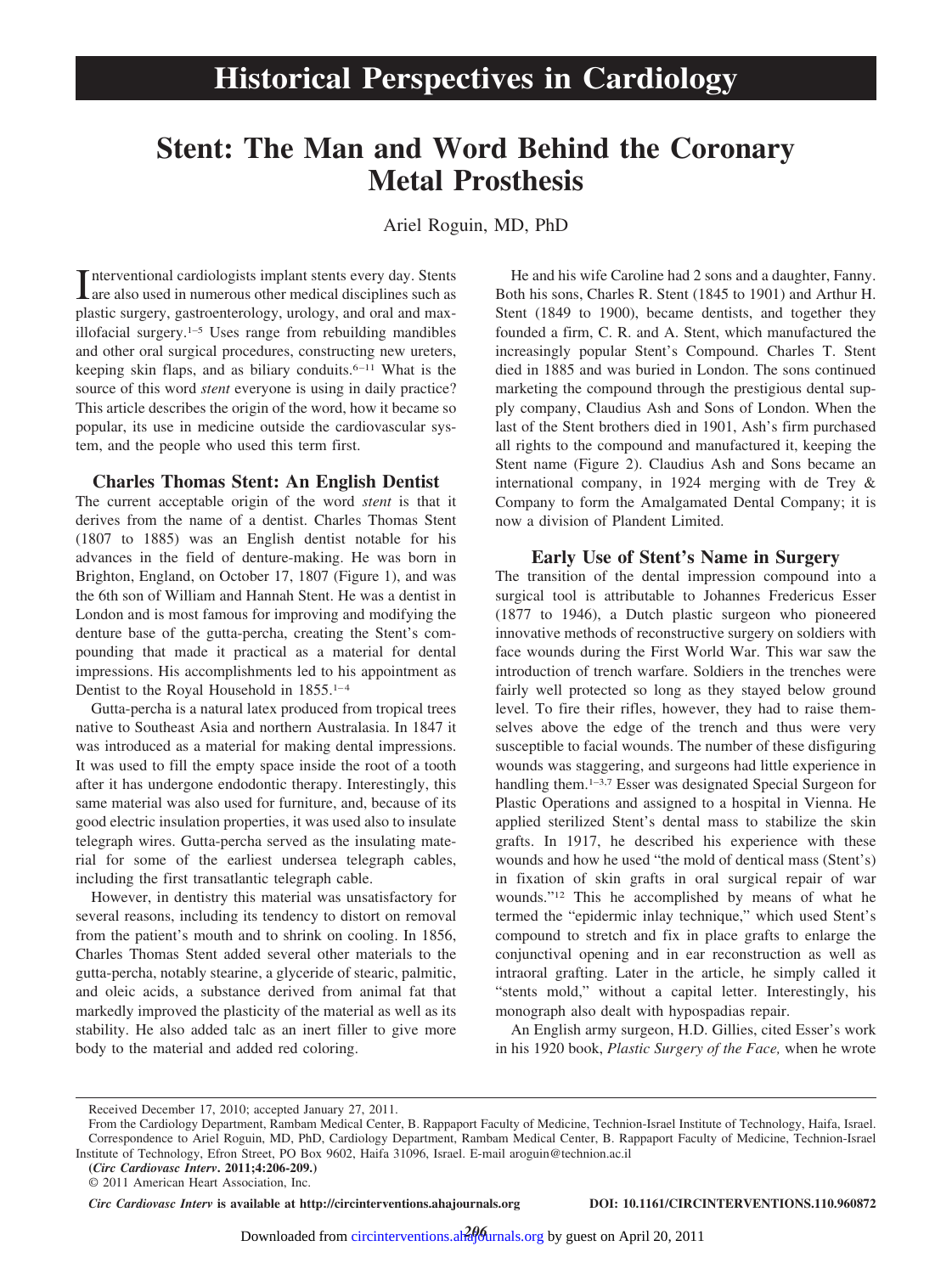

**Figure 1.** Charles Thomas Stent (1807 to 1885). Image courtesy of the *Journal of the History of Dentistry.*

"The dental composition for this purpose is that put forward by Stent and a mold composed of it is known as a 'Stent'." This is probably the first use of Dr Stent's name as a noun.<sup>13</sup> The principle of the fixation of skin grafts by "stenting" was quickly adopted and persisted long after Stent's compound ceased to be the material of choice for this technique.7

# **Stents in Noncardiovascular Fields**

The application of the word *stent* in the surgical literature was not immediate. Since the beginning of the 20th century, numerous inert tubes and biological tissue to bridge a gap or restore bile duct continuity were tested. Such a device was referred to in various ways: tube, catheter, internal splint, internal strut, and later, endoprosthesis. The first reference to a polyethylene tube "to act as a stent for the anastomosis" in experimental biliary reconstruction in dogs was made in 1954.14 ReMine recalls that, "because he was using a skin graft for a conduit, he wished to prevent contraction of the skin graft, and hence the principle of Stent's dressing was extended to a tubular structure."<sup>2</sup> In 1966, Menick and Kim<sup>15</sup> reported on a patient in whom a rubber tube had been left in situ in a repaired common bile duct for 27 years. The text described the tube as "a splint and prosthesis," but the title of the article used the term *stent*.



**Figure 2.** Logo stamp of the Stent compound when manufactured by Claudius Ash and Sons. Image courtesy of the *Journal of the History of Dentistry.*

In urology, even as genitourinary reconstruction of the ureter and urethra expanded in the first half of the 20th century after World War I, the terms used were *tube, catheter,* and specifically, *retention catheter*. After World War II, the terminology remained limited to ureteral, urethral, and vassal splinting.8 Because the spoken word generally precedes the written word, it is reasonable to suppose that some urologists must have started to use the word *stent* once it was established in the surgical vocabulary.

In urology, stenting first appeared in 1972, when Goodwin16 wrote a brief commentary titled *Splint, Stent, Stint,* concluding: "Urologists are always talking about putting a tube in a ureter or urethra. When they do this, it is not a splint. It may be a stent. It probably is never a stint. Perhaps the process is most properly described as leaving a tube or stent in an organ." Firlit and Brown,<sup>17</sup> also in 1972, made the switch from *splint* to *stent*. Montie et al<sup>18</sup> commented specifically on their terminology:

Since there has been considerable confusion in the literature in reference to the words "splint," "stent," and "stint," brief reference is made here to the reason for choosing the word "stent" in these experiments. As described succinctly by Goodwin in 1972, a splint is something that is put outside a structure to make it stable, whereas a stent is a compound, or a mold made of a compound, for holding some form of a graft in place. When referring to an intralumenal device to maintain patency until healing has taken place, the word 'stent' is most appropriate.

By 1980, the urinary tract stent was widely in use in adult and pediatric urologic practice and was also the word used for hypospadias repair, similar to the work described by Esser in 1916.12,19

In the second half of the 20th century, stents were used in a variety of surgical terrains, including nasal surgery stents, spiral Teflon stents for gynecologic tuboplasty, T-tube tracheal stents, skin graft stents for mandibular reconstruction, and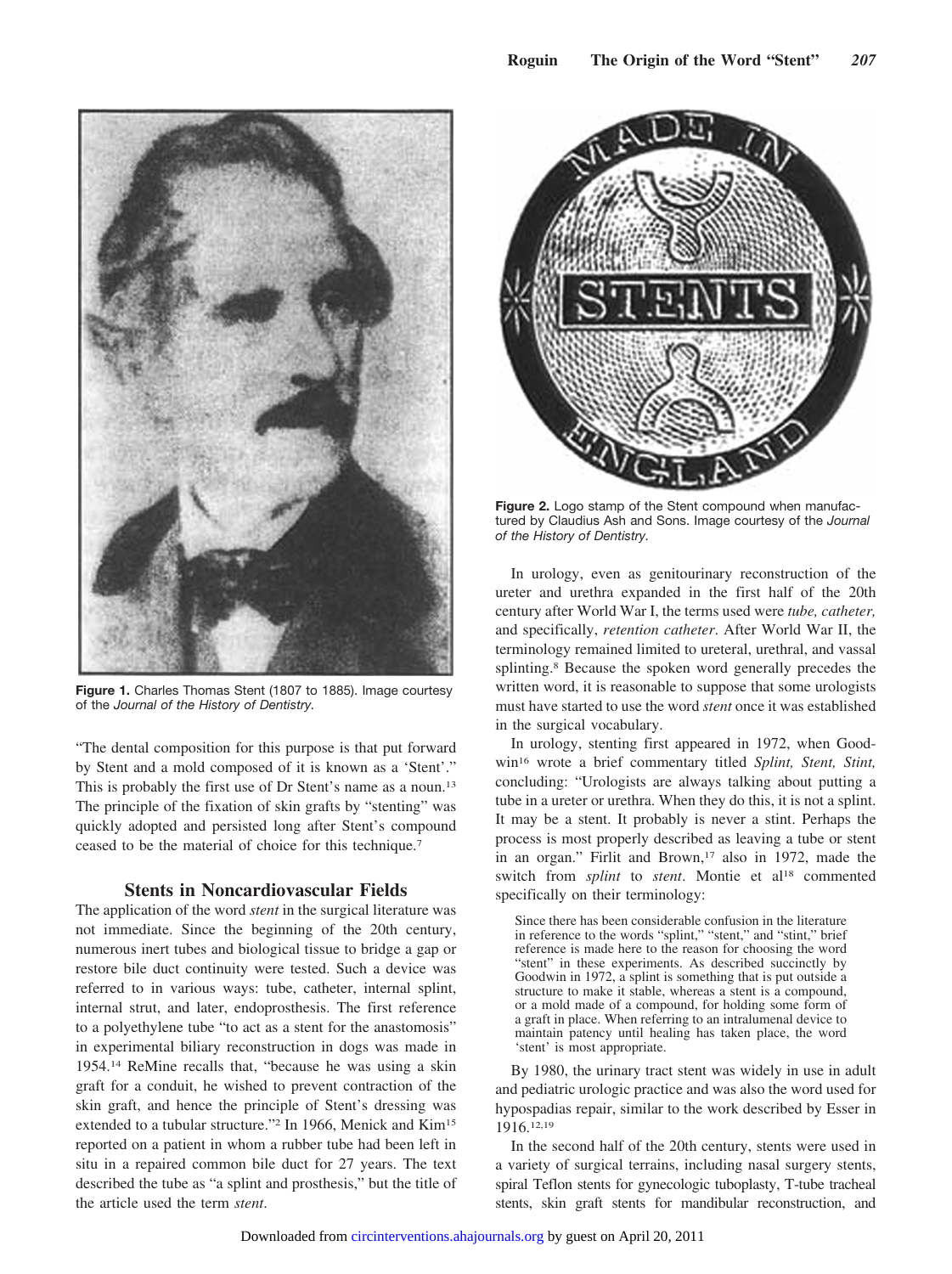flexible stents for heart valve fabrication.<sup>20-24</sup> Today, stents and stenting became frequent in vascular surgery, gastrointestinal surgery, radiology, cardiology, neurosurgery, thoracic surgery, and other medical specialties.

# **First Citation in Cardiology**

The first reference in the cardiovascular literature of the word *stent* was by Weldon et al<sup>25</sup> in 1966, when they described a prosthetic-stented aortic homograft used for mitral valve replacement. Weldon was aware of the use of the word stent by plastic and oral surgeons and assumed that it was an all-purpose term for "any kind of nonbiological support used to give shape or form to biological tissue."

What about the coronary stent as we know today? In the original article from 1964 by Dotter and Judkins<sup>26</sup> on "dottering," the authors alluded to the promise of these endovascular devices, yet they termed them "a manually guided dilator" or "a device suitable for percutaneous insertion, which is a functional equivalent of the present spring guide but capable of externally controlled concentric expansion over a suitable portion of its length." However, Dotter and Judkins did not use the word *stent* in print until 1983.

Dotter was the first to use the word in his article in *Radiology* in April 1983, which was titled "Transluminal Expandable Nitinol Stent Grafting: Preliminary Report."27

The first coronary stent was implanted into a patient by Jacques Puel in Toulouse, France, on March 28, 1986.28,29 In their report in French, they used the term *endo-prothe`ses coronariennes autoexpansives*.

Ulrich Sigwart has been credited with the concept and realization of endoluminal stenting, a procedure that has revolutionized coronary and peripheral arterial revascularization.30,31 Sigwart worked at the University Hospital, Lausanne, Switzerland (1979 to 1989), and played a pivotal role in the concept and ultimate application of coronary stenting.

Jacques Puel and Ulrich Sigwart were invited almost simultaneously by the company Medinvent to help with the initial animal and clinical research pertaining to their new product, the Wallstent. Ulrich Sigwart was contacted because he practiced in Lausanne, Switzerland, the headquarters of Medinvent, and the French engineer behind the product contacted his French colleague, Jacques Puel.

Sigwart and Puel were the first to report on the clinical use of stents to prevent sudden occlusion and restenosis after transluminal angioplasty in their landmark work published on March 19, 1987, in the *New England Journal of Medicine*. 32 The article reported their experience from Lausanne, Switzerland, and Toulouse, France, of 10 stent implantations in 6 patients for iliac or femoral arterial disease; 24 coronary artery stents implanted in 19 patients who presented with coronary artery restenoses  $(n=17)$  or abrupt closure  $(n=4)$ after transluminal angioplasty or deterioration of coronarybypass grafts  $(n=3)$ .

Sigwart also observed the shortcoming of stents when, 3 months after one had been implanted in the proximal left anterior descending artery, the patient had recurrent chest pain. Angiography revealed severe restenosis, and he wrote that a combination of mechanical and biological factors

would be the sine qua non to overcome the problem of recurrence.33

Sigwart wrote in a letter to the editor34 of the *American Journal of Cardiology* that, "When submitting the first article on human stenting in 1986, the *New England Journal of Medicine* persuaded me to drop the verb 'stenting' and use instead the noun 'stent.'"

In parallel, in the United States, several groups were actively developing and testing these devices in the coronaries.35 Julio Palmaz, an interventional vascular radiologist, is known for inventing the balloon-expandable stent, for which he received a patent filed in 1985. This patent has been included on the list of the 10 most important inventions of all times. Julio Palmaz born in La Plata, Argentina, and Richard Schatz, a cardiologist from the Brooke Army Medical Center, worked together in the University of Texas Health and Science Center at San Antonio. They miniaturized the Palmaz balloon-expandable stent for coronary use and performed extensive animal studies. In October 1987, Palmaz implanted his first peripheral stent in a patient at Freiburg University in Germany. Later that same year, the first Palmaz-Schatz coronary stent was implanted in Sao Paolo, Brazil. Both procedures were very successful. At the same time, another group in Emory University, Atlanta, Georgia, led by Gary Roubin and Spencer B. King III, used a device pioneered by Cesare Gianturco, a creative Italian radiologist who also developed tools such as occlusive coils and vascular filters.

Both of their seminal reports appeared in *Circulation.*36,37 The Gianturco-Roubin Flex-Stent and the Gianturco-Roubin (GR II) Coronary Stents (Cook Inc) were the first Food and Drug Administration–approved coronary artery stents in February 2002. The Palmaz-Schatz stent did not get approved until 1994, after the BENESTENT and STRESS randomized trials, comparing stents with balloon angioplasty. Within 4 years of Food and Drug Administration approval, the balloonexpandable stent was used in  $>80\%$  of percutaneous coronary interventions, a virtually unparalleled success.

# **Older Origins of the Word** *Stent*

According to the medical dictionaries,38 – 40 the word *stent* is much older than Charles Stent and is derived from an old and long-forgotten Scottish word for extend, set, or stretch out as a sail. According to the *Oxford English Dictionary* Word and Language Service, the word *stent* has already been used in the 14th century.38

The noun *stent* refers to a stake for stretching out fishing nets on a river. Furthermore, it could also be used as a verb in the context of stretching out sails, curtains, or fishing nets. In addition, it has been used to describe the act of stiffening a garment; an assessment of property for the purposes of taxation; and tin-mining rubble. Most of these forms are Scot or obsolete and are derived from the Old French *estente,* meaning extent.

Hedin3 questioned whether the Stent family name might have been derived from the obsolete English and Scottish meaning; however, Sterioff2 researched the family name Stent, and, according to The Historical Research Center, there is no connection of the surname and the ancient meaning.